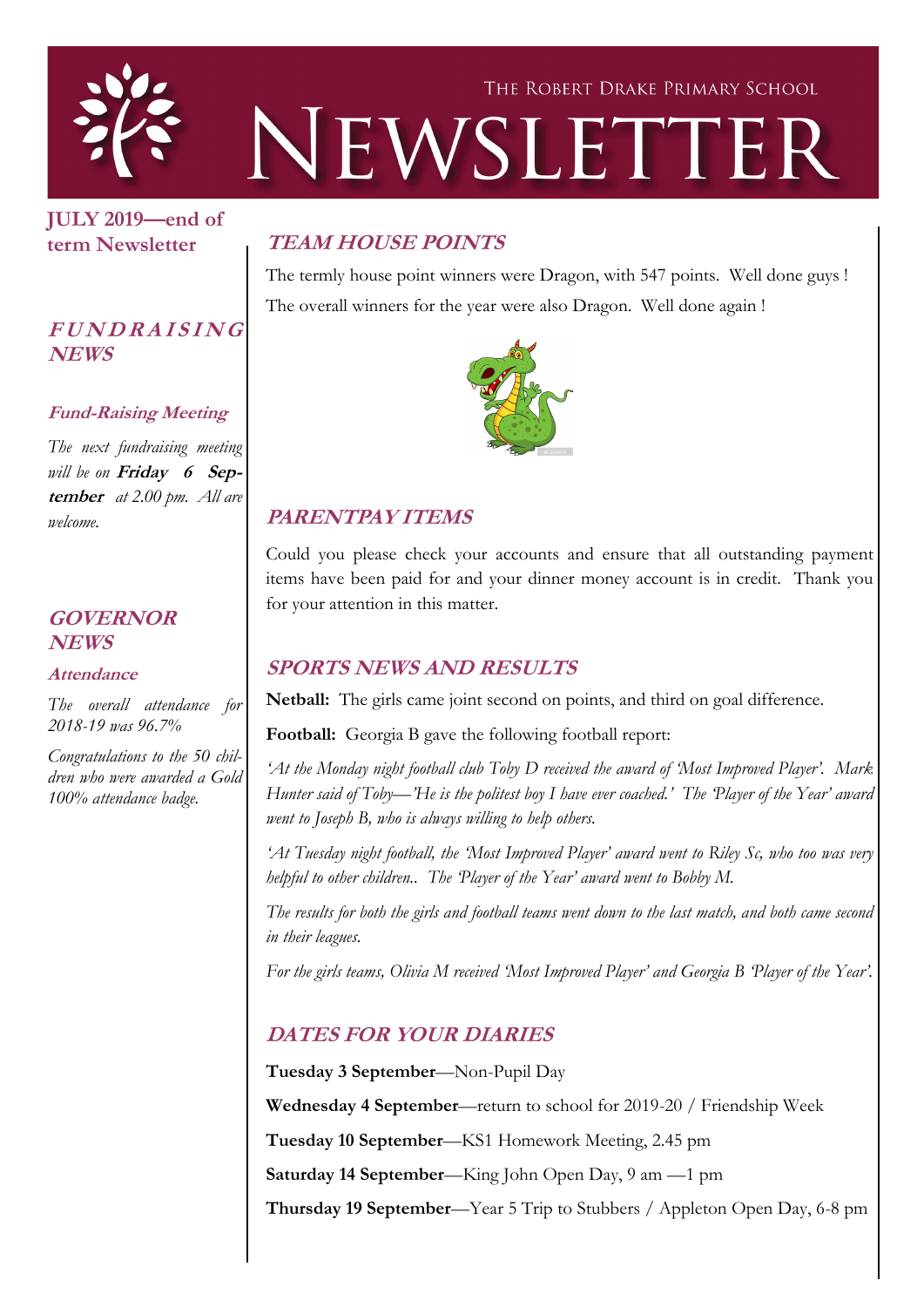**Monday 23 September**—Travelling Book Fair Week **Tuesday 24 September**—Deanes Open Day, 6.30 pm **Tuesday 24 and Thursday 26 September**—Parent Consultations (Years 1—6) **Friday 27 September**— Individual school photos / Happy's Circus **Wednesday 2 October**—Year 1/2 visit to Braintree Museum **Monday 21 October**—Mental Health Awareness Week **Monday 4 November**—Handwriting Week **Wednesday 6 November**—Year 1/2 Parent Involvement Morning **Friday 29 November and Monday 2 December**— Christmas Bazaar **Wednesday 4 and Friday 6 December**—KS1 Performances (AM) **Tuesday 10 December**—Year 5/6 Visit to Cardfields **Thursday 12 December**—Year 3/4 Carol Concert at St Peter's Church, 9.30 am **Friday 13 December**—Christmas Jumper Day **Monday 6 January**—Non-Pupil Day **Monday 13 January**—Handwriting Week **Friday 24 January**—Year 3/4 Theatre Visit **Thursday 30 January**—Year 3/4 Parent Involvement Morning **Wednesday 5 February**—Class Photographs **Monday 10 February**—Creative Arts/Art Challenge Theme Week **Wednesday 12 February**—Year 5/6 Parent Involvement Morning **Tuesday 3 and Thursday 5 March**—Parent Consultations **Friday 6 March**—Year 5 Appleton Day **Wednesday 18 March**—Year 1/2 Visit to Boydells Farm **Wednesday 1 April**—Easter Discos (KS1 PM / KS2 after school) **Monday 11 to Thursday 14 May**– KS2 SATS **Saturday 16 May**—Robert Drake Summer Fayre **Thursday 21 May**—Sports Day **Monday 15 to Friday 19 June**—Year 6 Stubbers Residential Trip **Wednesday 24 June**—Year 1/2 Visit to Hedingham Castle **Friday 26 June**—Year 3/4 Visit to Hyde Hall **Thursday 2 July**—Open Afternoon **Friday 10 July**—Non-Pupil Day **Monday 20 July**—Year 6 Leaver's Disco **Wednesday 22 July**—Last Day of Term